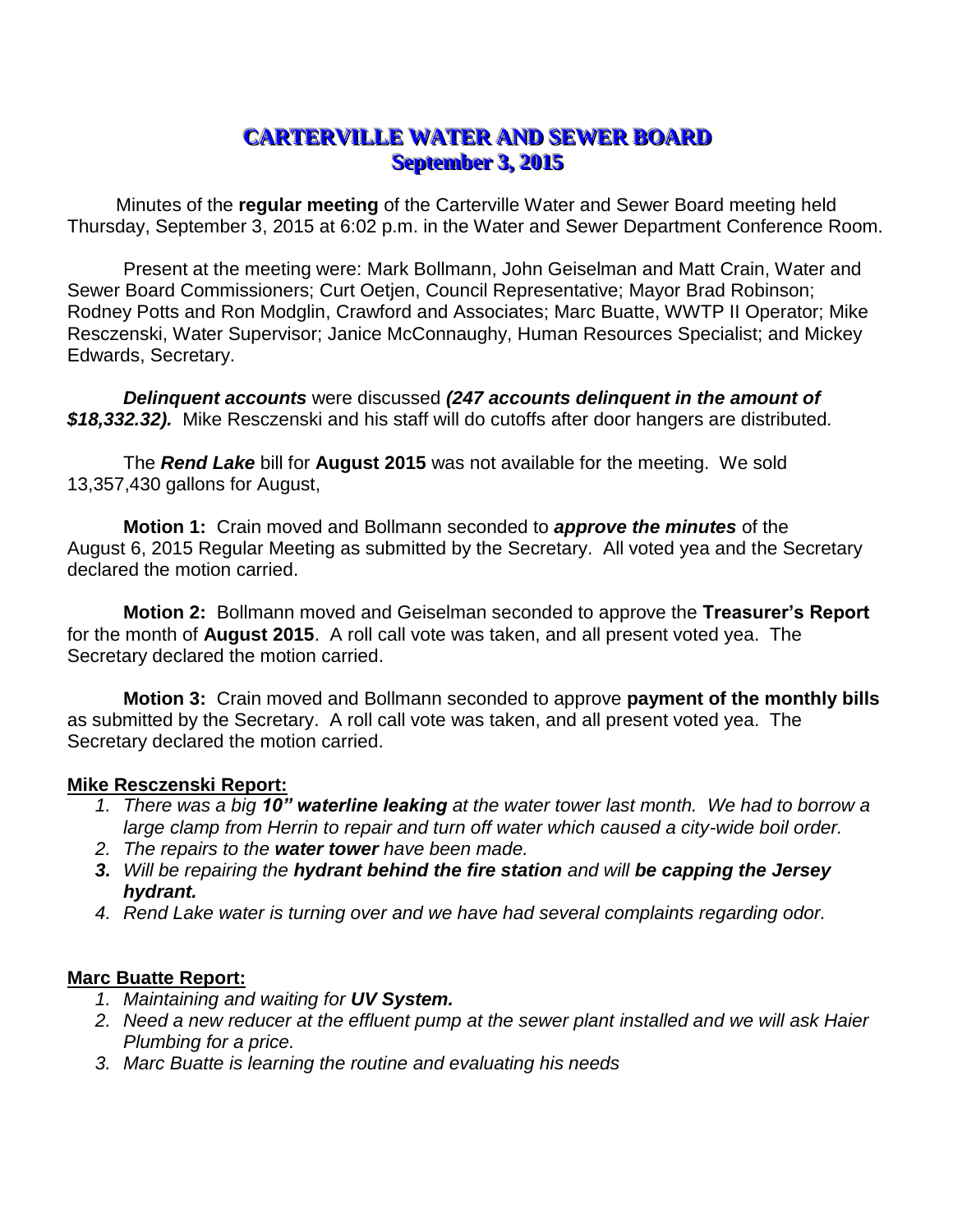**Motion 4:** Bollmann moved and Geiselman seconded to approve the following leak and pool credits:

| <b>LEAK CREDITS - SEPTEMBER 2015</b> |                              |                  |               |  |  |
|--------------------------------------|------------------------------|------------------|---------------|--|--|
| Acct #                               | Name                         | Service Address  | <b>Credit</b> |  |  |
| 07-3860                              | <b>William Bradley Ogden</b> | 800 Valley Drive | \$43.34       |  |  |
| 09-1561                              | Susan Chartrau               | 310 Blossom      | \$103.23      |  |  |
| 13-1070                              | James Corey Cripps           | 812 Whitecotton  | \$33.50       |  |  |
| 13-5231                              | Daniel/Tatiana Correa De Sa  | 503 Arbor Drive  | \$40.04       |  |  |
| 16-0190                              | Peter A. Lenzini             | 113 Lyndsey Lane | \$49.35       |  |  |
|                                      |                              |                  | \$269.46      |  |  |

| POOL CREDITS - SEPTEMBER 2015 |                                |                       |               |  |  |
|-------------------------------|--------------------------------|-----------------------|---------------|--|--|
| Acct $#$                      | Name                           | Service Address       | <b>Credit</b> |  |  |
| 02-0811                       | Dennis Mardirosian             | 503 W. Idaho          | \$10.50       |  |  |
| 10-2650                       | James Schlindwein              | 5785 Arctic Fox Drive | \$49.00       |  |  |
| 12-3930                       | William & Carol Murphy         | 1005 Jeffrey Drive    | \$70.00       |  |  |
| 12-5071                       | Dennis Drust                   | 1205 Mockingbird Lane | \$42.00       |  |  |
| 13-1132                       | <b>Billy &amp; Kim Mathews</b> | 915 Whitecotton       | \$49.00       |  |  |
| 15-0080                       | Jason Hensgen                  | 604 W. Grand          | \$21.00       |  |  |
|                               |                                |                       | \$241.50      |  |  |

A roll call vote was taken, and all present voted yea. The Secretary declared the motion carried.

## **Rodney Potts, Crawford & Associates**

*UV Disinfection System* – Pre-construction conference with Haier Plumbing is scheduled next week. We will get a price for the **bar screen** installation and the pipe reducer from Haier Plumbing when they come in for the conference.

The *Bar Screen* is in construction. We will also get a price from Mott Excavating about installation of the bar screen.

We have not heard from IEPA regarding the *Inflow/Infiltration Plan*. Rodney Potts will contact them about their meeting deadline.

Bills were presented for the *Valley Drive Lift Station*. Ron Modglin stated that power is on to the station and will be tested Friday morning at 10:00 a.m. for official startup. The old lift station can be removed as soon as this is complete. Kamper Supply lift station is pumping into a 6" force main that is feeding an 8" force main to relieve pressure. With the changes in the Valley Drive lift station the three major stations will be on separate lines.

**Motion 5:** Geiselman moved and Crain seconded to pay the bills for the *Valley Drive Lift Station* as listed:

Wiggs Excavating **Pay Estimate No. 3** \$16,125.00 Crawford & Associates Resident Engineering \$ 582.00 A roll call vote was taken, and all present voted yea. The Secretary declared the motion carried.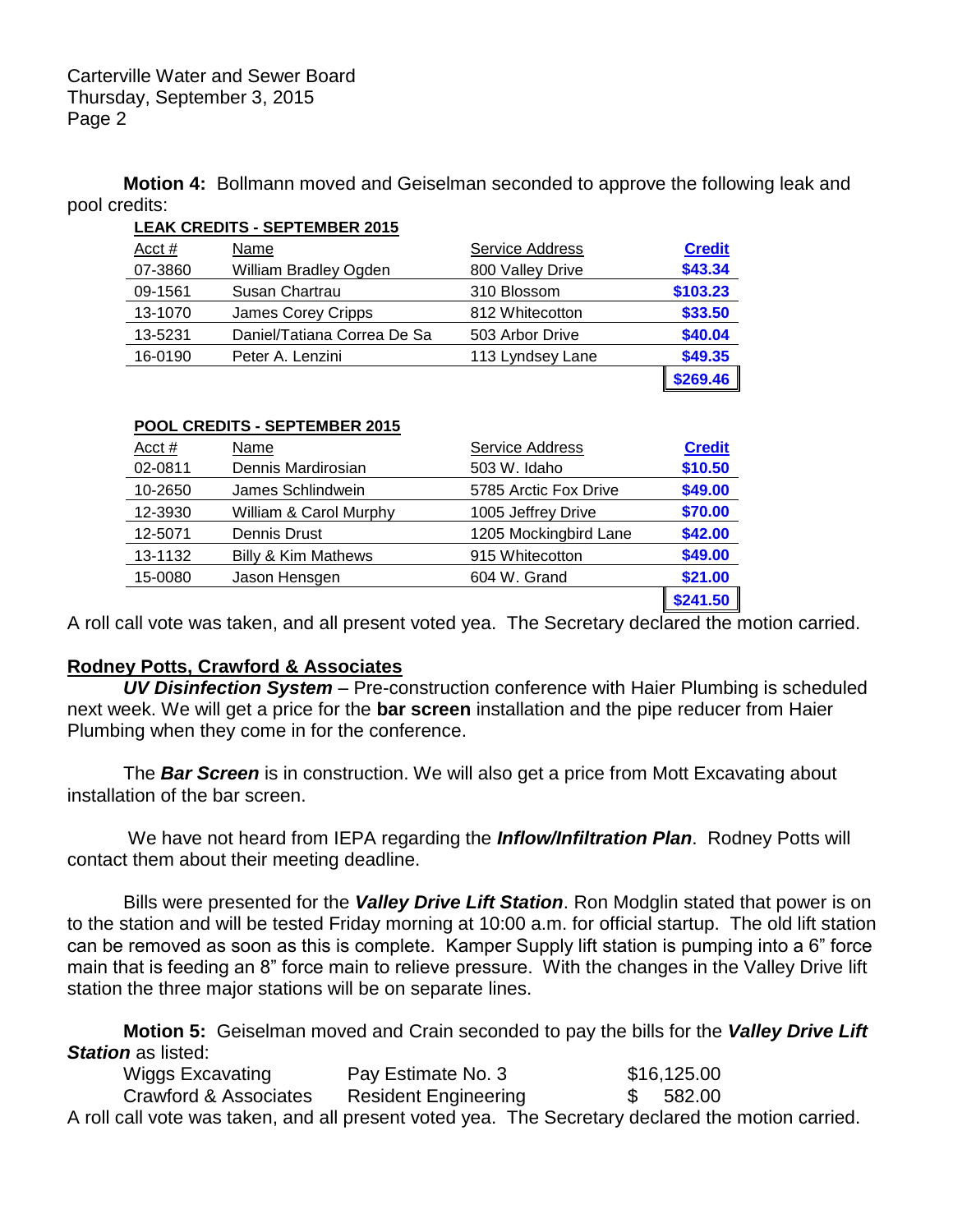Carterville Water and Sewer Board Thursday, September 3, 2015 Page 3

Ron Modglin explained that there is a change order needed for the *Interceptor Sewerline* from Virginia to STP. The project is basically completed except for some concrete work and cleanup. The change order reflects the final quantities, relocation of lines at the sewer plant, excavation changes near West Grand, and easement considerations.

**Motion 6:** Bollmann moved and Crain seconded to approve *Change Order No. 2 on the*  **Interceptor Sewer** for a net increase of \$4,003.62 to Mott Excavating. A roll call vote was taken, and all present voted yea. The Secretary declared the motion carried.

**Motion 7:** Crain moved and Geiselman seconded to approve payment of the bills for the *Interceptor sewer* as follows:

| Mott Excavating       | Pay Estimate No.8           | \$23,760.30                                                                                       |
|-----------------------|-----------------------------|---------------------------------------------------------------------------------------------------|
| Crawford & Associates | <b>Resident Engineering</b> | \$3,552.00                                                                                        |
|                       |                             | A roll call vote was taken, and all present voted yea. The Secretary declared the motion carried. |

Ron Modglin presented information about the *Kovach/Bishop utility extension* and the change order that has already been approved for boring of driveways. The waterline is in and has been tested. The de-annexation has been approved and filed by the Village of Cambria.

**Motion 8:** Geiselman moved and Bollmann seconded to approve payments on the *Kovach/Bishop water and sewer extension* (includes the change in price for boring): Haier Plumbing Pay Estimate No. 1 \$36,721.79 Crawford & Associates Resident Engineering \$ 3,981.00 A roll call vote was taken, and all present voted yea. The Secretary declared the motion carried.

Rodney Potts presented information regarding the bid tabulation for the *U. S. Fish and Wildlife waterline.* The apparent low bid was from Dean Bush Construction in the amount of \$57,954.85. Crawford & Associates estimated the cost at \$60,292.50. Rodney indicated that they are recommending that the contract be awarded to Dean Bush Construction.

**Motion 9:** Geiselman moved and Crain seconded to award the *U. S. Fish and Wildlife waterline* extension to Dean Bush Construction at a cost of \$57,954.85. A roll call vote was taken, and all present voted yea. The Secretary declared the motion carried.

**Motion 10:** Crain moved and Bollmann seconded to pay the design engineering bill to Crawford and Associates for the *U. S. Fish and Wildlife waterline* in the amount of \$6,500.00. A roll call vote was taken, and all present voted yea. The Secretary declared the motion carried.

The *sludge holding structure* has been designed and submitted to IEPA for a permit and there has been some discussion about moving this to the dump site. After the permit is received we may want to revise the permit to move the location if we can find a way to install a drain into a septic tank or the sewer system.